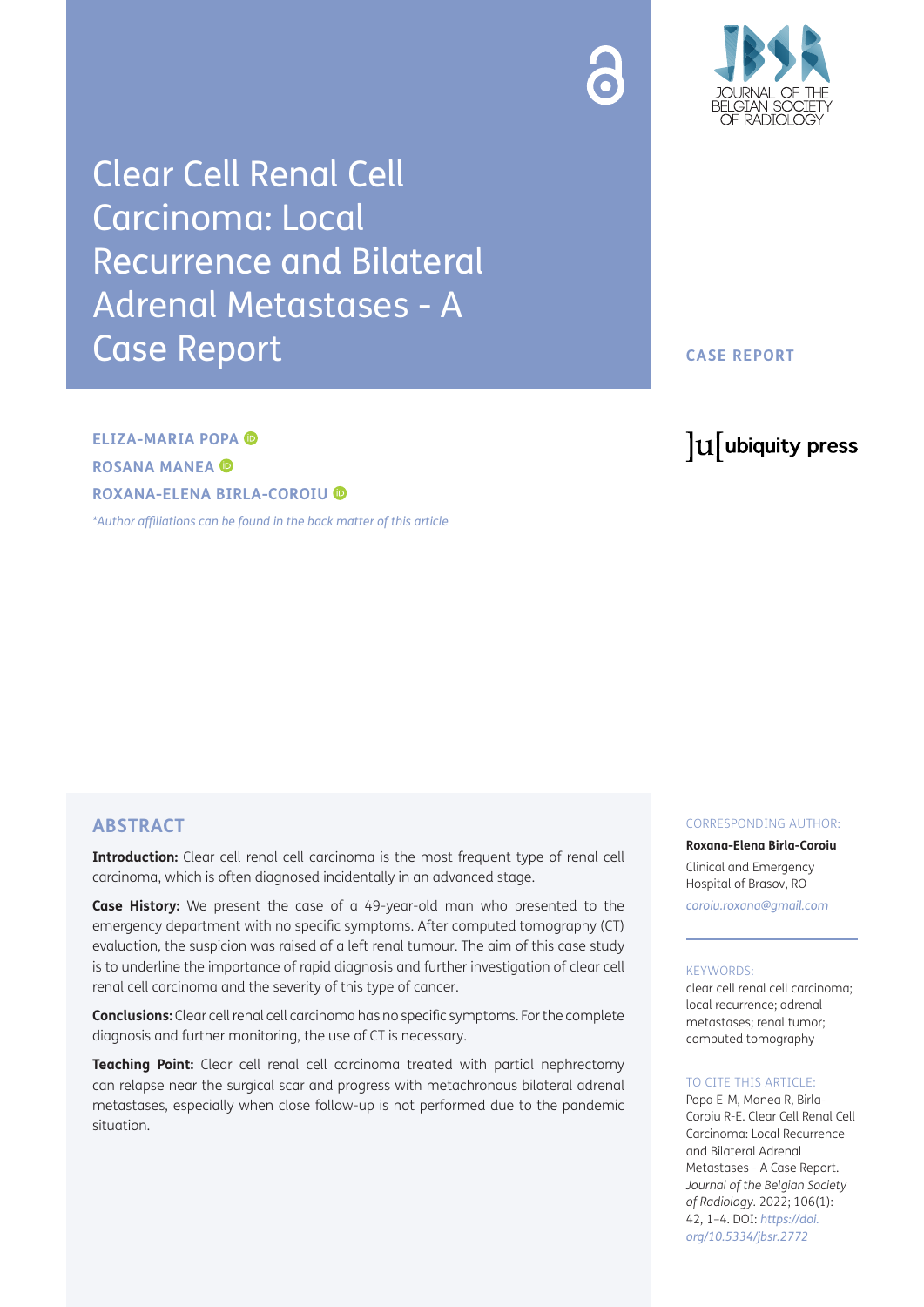# **INTRODUCTION**

Clear cell renal cell carcinoma is the most frequent type of renal cell carcinoma, which, in the great majority of cases has an asymptomatic clinical behavior [[1](#page-2-1)]. For this reason, often, renal masses are diagnosed in an advanced stage during investigations for other purposes [\[1\]](#page-2-1). The most frequent sign that may occur at the laboratory evaluation is microscopic haematuria. A CT scan is performed to determine the cause because this can appear from other reasons like nephrocalcinosis [\[2](#page-2-2)].

The purpose of this case study is to determine the value of CT scan in the diagnosis and post-treatment monitoring clear cell renal cell carcinoma.

# **CASE HISTORY**

A 49-year-old man, with no personal history and without treatment, was admitted to the hospital with nausea and persistent epigastric abdominal pain for two days for which he self-administered an antispastic drug. The clinical examination and the blood tests from the first evaluation were normal.

An abdominal CT scan with contrast administration was performed (**[Figure 1](#page-1-0)**), and the appearance raised the suspicion of a left renal tumour.

After one-month, partial nephrectomy is performed, and the left renal lesion is totally removed. The clinical evolution after the surgery was favourable. The histopathological exam revealed clear cell renal carcinoma, and the patient went home with the recommendation to have another CT-scan investigation after six months.

Because of the pandemic situation, the patient did not follow any treatment and have postponed the scheduled investigation.

Another control CT scan with contrast administration was performed after one year and four months which revealed the appearance of a new left sinusal renal nodular lesion (**[Figure 2](#page-1-1)**) and bilateral adrenal nodular lesions, suggestive for adrenal metastases (**[Figure 3](#page-2-3)**).



<span id="page-1-0"></span>**Figure 1** CT scan with contrast administration (CA): **a.** heterogeneous exophytic nodular lesion in the lower pole of the left kidney with small bulging into sinus, measuring 4.3/5/6 cm (AP/T/CC); **b.** the lesion enhances at periphery and has an irregular necrotic centre.



<span id="page-1-1"></span>**Figure 2** CT scan with CA: **a.** heterogeneous nodular lesion in the sinus of left remnant kidney; **b.** the lesion enhances at periphery and has necrotic centre.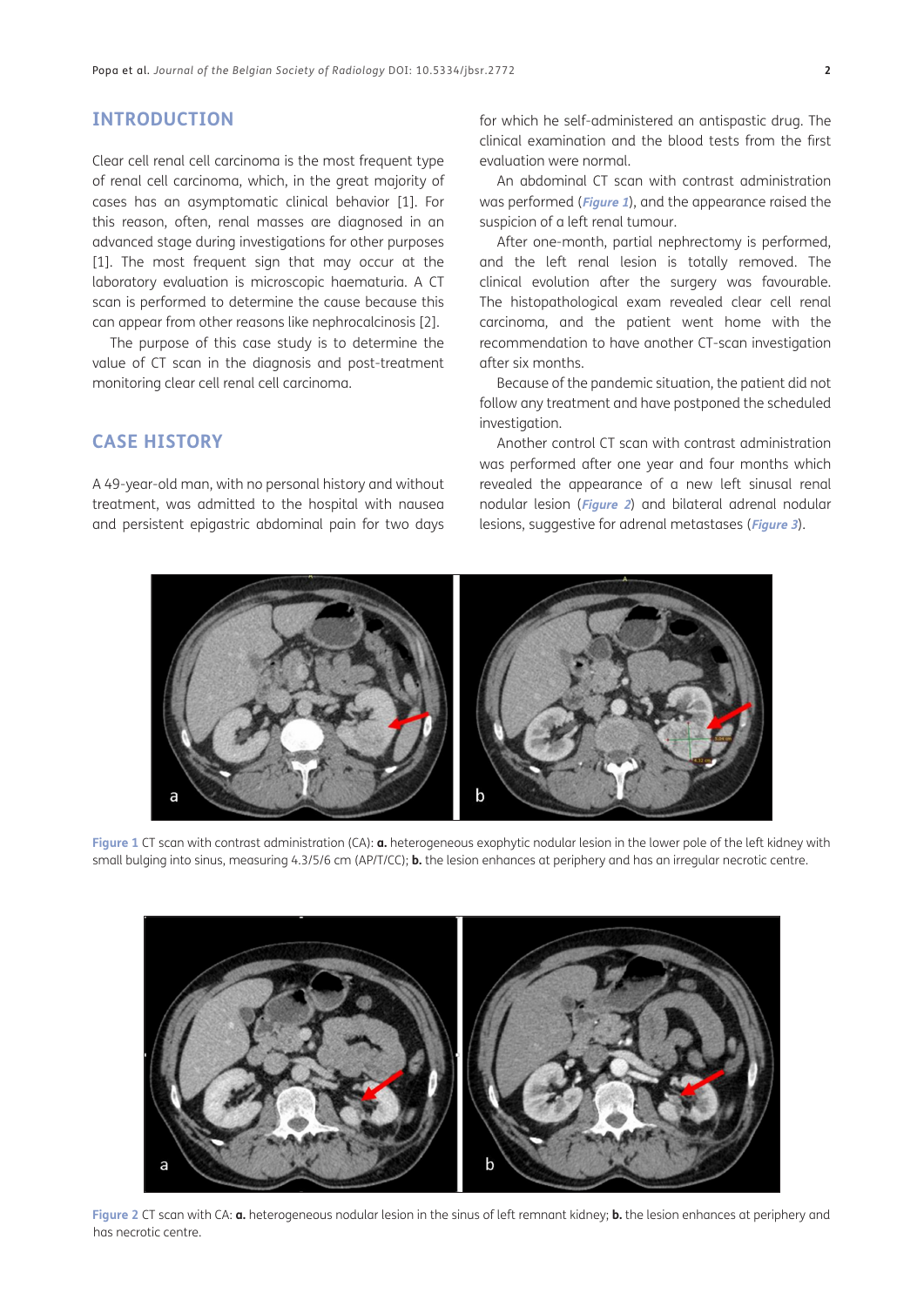

**Figure 3** Arterial phase CT scan: **a, b.** two, nodular, enhancing solid lesions in the right adrenal gland; **c.** a solitary, nodular, enhancing solid lesion in the left adrenal gland.

<span id="page-2-3"></span>For the recently discovered lesions, the patient was recommended for chemotherapy for three months. After six months, a control CT scan revealed an evolutive aspect of the left sinusal renal lesion, with increased size with 25% and increased size of the bilateral adrenal lesions with 20%.

Considering the progressive imaging aspect and the poor prognosis, the medical team decide that left nephrectomy followed by adjuvant immunotherapy and chemotherapy is the best decision for the patient treatment.

### **COMMENT**

Over 90% of renal cancers are represented by renal cell carcinoma. Seventy percent of these are represented by clear cell renal cell carcinoma [[3\]](#page-2-4). We presented the case of a patient with left-sided clear cell renal cell carcinoma who was incidentally diagnosed and for whom it was performed partial nephrectomy. After one year and four months, another abdominal CT investigation found a local recurrence of the kidney tumour and simultaneous bilateral adrenal metastases.

According to the literature, in most cases the patients have no symptoms that suggest this disease. Approximately 30% of patients come to the hospital with symptoms related to local advanced or metastatic disease [[1](#page-2-1), 4].

Among the most frequent metastatic sites of kidney cancer is ipsilateral adrenal gland [4], and it can appear synchronous between 2–10% of cases or metachronous, which is a rare event [5].

Simultaneous bilateral adrenal metastases were found only in less than 1% of patients; there are approximately 20 cases described in literature [6].

# **CONCLUSIONS**

We presented the case of a 49-year-old man who was diagnosed incidentally with left renal mass after an abdominal CT scan. The histopathological result was clear cell renal cell carcinoma. The evolution of the patient was unfavourable and after a period local recurrence and simultaneous bilateral adrenal metastases were found.

The prognosis of clear cell renal cell carcinoma is poor, with high mortality; therefore a rapid diagnosis and treatment are required.

# **COMPETING INTERESTS**

The authors have no competing interests to declare.

# <span id="page-2-0"></span>**AUTHOR AFFILIATIONS**

**Eliza-Maria Popa** *[orcid.org/0000-0001-8468-0012](https://orcid.org/0000-0001-8468-0012)* Clinical and Emergency Hospital of Brasov, RO **Rosana Manea D** [orcid.org/0000-0002-4882-512X](https://orcid.org/0000-0002-4882-512X) Transilvania University of Brasov, RO **Roxana-Elena Birla-Coroiu** *[orcid.org/0000-0003-2831-9251](https://orcid.org/0000-0003-2831-9251)* Clinical and Emergency Hospital of Brasov, RO

# **REFERENCES**

- <span id="page-2-1"></span>1. **Gray RE, Harris GT.** Renal cell carcinoma: Diagnosis and management. *Am Fam Physician.* 2019; 99(3): 179–184. Available at: *[https://www.aafp.org/afp/2019/0201/p179.](https://www.aafp.org/afp/2019/0201/p179.html) [html](https://www.aafp.org/afp/2019/0201/p179.html)*
- <span id="page-2-2"></span>2. **Sechel G, Repanovici A, Manea R, Burtea V.** The imaging evaluation of typical and atypical calcifications in different anatomical regions study in Brasov, Romania. *Med. Surg. J.* 2020; 124(2): 290–297. Available at: *[https://www.](https://www.revmedchir.ro/index.php/revmedchir/article/view/2121) [revmedchir.ro/index.php/revmedchir/article/view/2121](https://www.revmedchir.ro/index.php/revmedchir/article/view/2121)*
- <span id="page-2-4"></span>3. **Jonasch E, Walker CL, Rathmell WK.** Clear cell renal cell carcinoma ontogeny and mechanisms of lethality. *Nat Rev Nephrol.* 2021; 17: 245–261. DOI: *[https://doi.org/10.1038/](https://doi.org/10.1038/s41581-020-00359-2) [s41581-020-00359-2](https://doi.org/10.1038/s41581-020-00359-2)*
- 4. **Koutalellis GE, Felekouras E, Evangelou C, Koritsiadis G.** Renal cell carcinoma with bilateral synchronous adrenal gland metastases: A case report. *Cases Journal*. 2009; 2: 7298. DOI: *<https://doi.org/10.4076/1757-1626-2-7298>*
- 5. **Peters I, Hora M, Herrmann TR,** et al. Incidence of synchronous and metachronous adrenal metastases